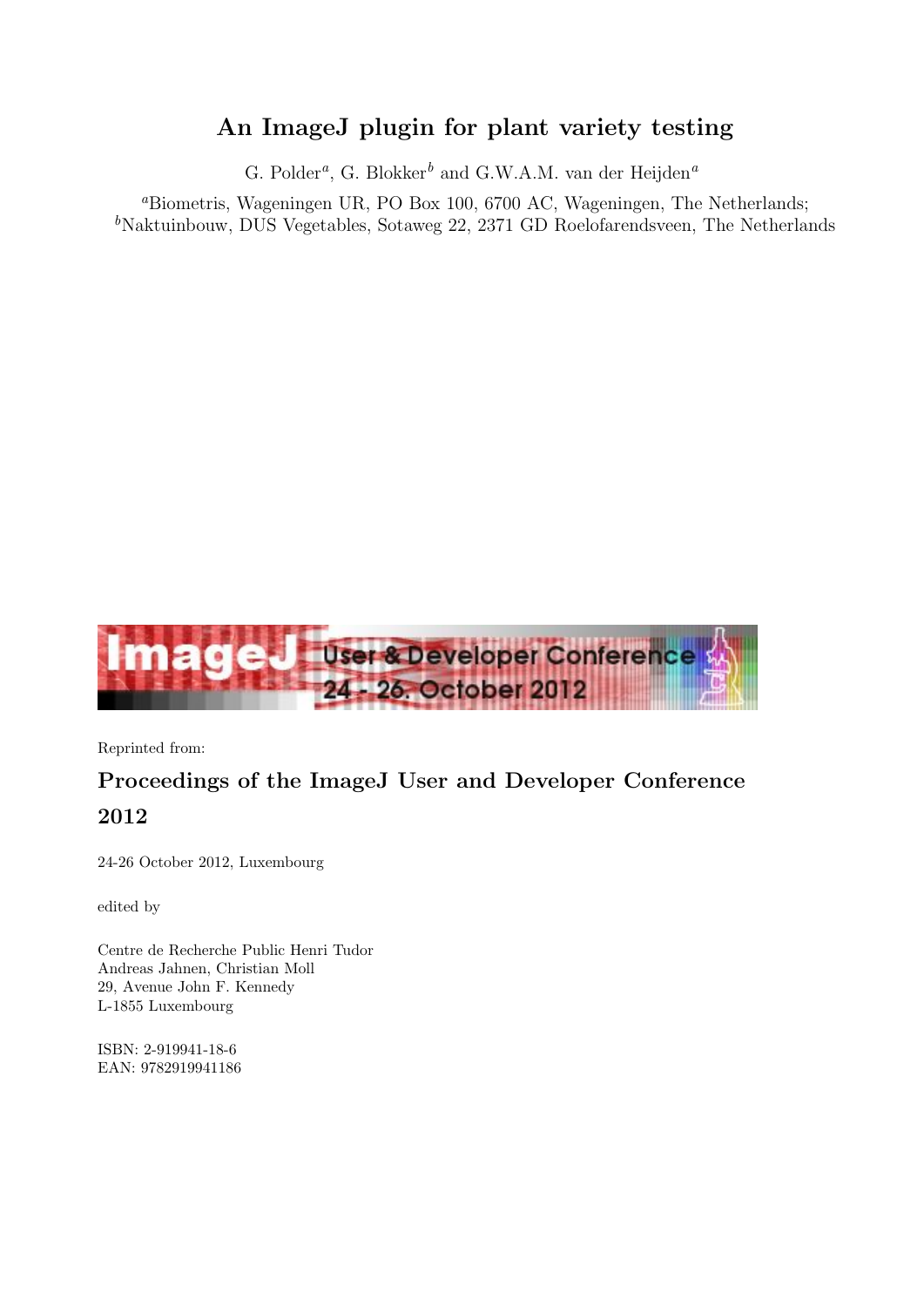# An ImageJ plugin for plant variety testing

G. Polder*a*, G. Blokker*<sup>b</sup>* and G.W.A.M. van der Heijden*<sup>a</sup>*

*<sup>a</sup>*Biometris, Wageningen UR, PO Box 100, 6700 AC, Wageningen, The Netherlands; <sup>b</sup>Naktuinbouw, DUS Vegetables, Sotaweg 22, 2371 GD Roelofarendsveen, The Netherlands

# ABSTRACT

For plant variety testing many plant characteristics need to be measured to assess distinctness between varieties and uniformity and stability of a variety. The characteristics are described in guidelines and protocols for each crop. These guidelines are established by international organizations. Several characteristics, related to shape and form are tedious to measure by hand and should be measured in an objective and reproducible way. The use of image analysis leads to a significant decrease of time needed for measuring the characteristics. Moreover, the results obtained by using image analysis are much more accurate than results of manual measurements. In the Netherlands, a user-friendly image analysis system has been established for recording and analysis of images using a standard camera. An ImageJ plugin is developed for offline processing of the recorded images. The following crops are implemented: flax seeds, flax bolls, pods of pea and beans, cotyledons of sugar beets and carrot. Measured features include length, width and area based on the skeleton, distance transform, and derivative of the outer contour. Calibration is done using a calibration disc in a separate part of the image. Identification of the images is done using a QR code label. The software is proven to be very robust, where disturbing factors on the objects, such as small crown leaves are removed automatically. We conclude that ImageJ as popular open source imaging platform is a good choice for implementing an image analysis system for plant variety testing to automatically and reliably measure a large variety of plant characteristics.

Keywords: shape-features, calibration, labeling, user-friendly

#### 1. INTRODUCTION

For plant variety testing many plant characteristics need to be measured to assess distinctness between varieties and uniformity and stability of a variety. The characteristics are described in guidelines and protocols for each crop, e.g. wheat, onion or carrot. These guidelines are established by the International Union for the Protection of New Varieties of Plants  $(UPOV)^1$  and the Community Plant Variety Office  $(CPVO)^2$  Several characteristics, related to shape and form are tedious to measure by hand and should be measured in an objective and reproducible way. The use of image analysis leads to a significant decrease of time that is needed for measuring the characteristics. Moreover, the results obtained by using image analysis are more accurate than results of manual measurements.<sup>3</sup> In the Netherlands, a user-friendly image analysis system has been established for recording and analysis of images. For image recording a digital single-lens reflex (DSLR) camera was used. The camera is mounted on a repro stand with front and back illumination. For the analysis of these images an ImageJ plugin was written. This paper describes the main features of this software, after a brief description of the acquisition setup. Section 3 focuses on the structure of the plugin and the calibration and identification of the images. Section 4 gives for all crops (flax seeds, flax bolls, pods of pea and beans, cotyledons of sugar beets and carrot) a description of the measured features and how these measurements are implemented in software.

## 2. IMAGE ACQUISITION

Image acquisition is done using off the shelf commercial available equipment. A small darkroom is equipped with a standard repro stand, a digital single-lens reflex (DSLR) camera (Nikon D90) with 50mm lens, high frequency fluorescence back light and adjustable high frequency fluorescence front light. Figure 1 shows the acquisition setup. The lamps are fixed on the adjustable mounting arms so it is possible to choose the proper position of

Further author information: (Send correspondence to G. Polder)

G. Polder: E-mail: gerrit.polder@wur.nl, Telephone: +31 317 480751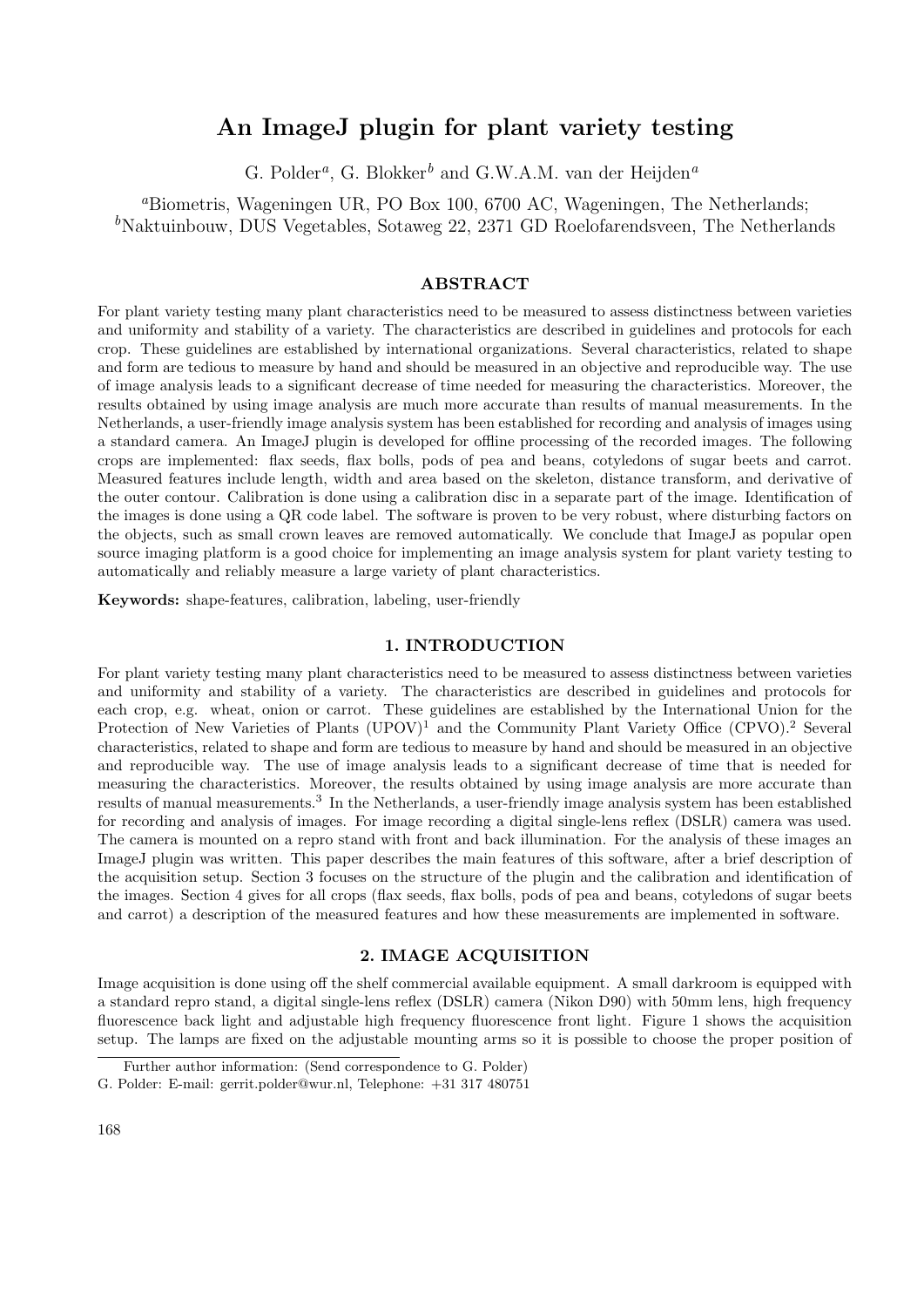

Figure 1. The image acquisition setup, consisting of a standard repro stand, a digital single-lens reflex (DSLR) camera (Nikon D90) with 50mm lens and adjustable high frequency front and back light.

lamps. The intensity of the lamps can be adjusted for improving the contrast in the images, while the QR code and calibration disk still can be decoded. For some crops the orientation of the plant parts is important where for others it does not matter how they are oriented in the image. A detailed protocol describes how to take high quality images for each crop. The NKRemote software package (Breeze systems) controls the camera and images are captured and saved for offline processing.

# 3. ANALYSIS PLUGIN

The key requirements for the analysis software are robustness and ease of usage. Therefore an ImageJ plugin was developed with a friendly user interface. Furthermore the amount of parameters and settings for the user are kept to a minimum. All plugin modules and corresponding files, such as button images and configuration file are kept in a single jar file. A new version of the plugin can easily be installed by replacing this jar file in the plugins folder by a new one. Prerequisites for this plugin are besides the installation of ImageJ,<sup>4</sup> the Analyse Skelelton plugin<sup>5</sup> and the Morphological Operators from Gabriel Landini.<sup>6</sup> When running the plugin first an ImageJ version check is performed. To safeguard the user from the rest of ImageJ, the main menu is hidden on startup of the macro. A button is added to the menu to activate the main menu in case it is needed. The plugin can be opened automatically on starting ImageJ by adding the auto run command to the StartupMacros.txt, which maximizes the usability for the users. The measurements are done on all images in a directory. The plugin outputs a spreadsheet with measurements, a log file and optionally processed images with label, scaling and measurement information.

#### 3.1 User Interface

Figure 2 shows the user interface for the plugin, which is based on Action Bar by Jerome Mutterer.<sup>7</sup> The top row buttons starts the analysis of the different crops, the right three bottom row buttons respectively toggle the ImageJ menu, show the About box and Quit the application.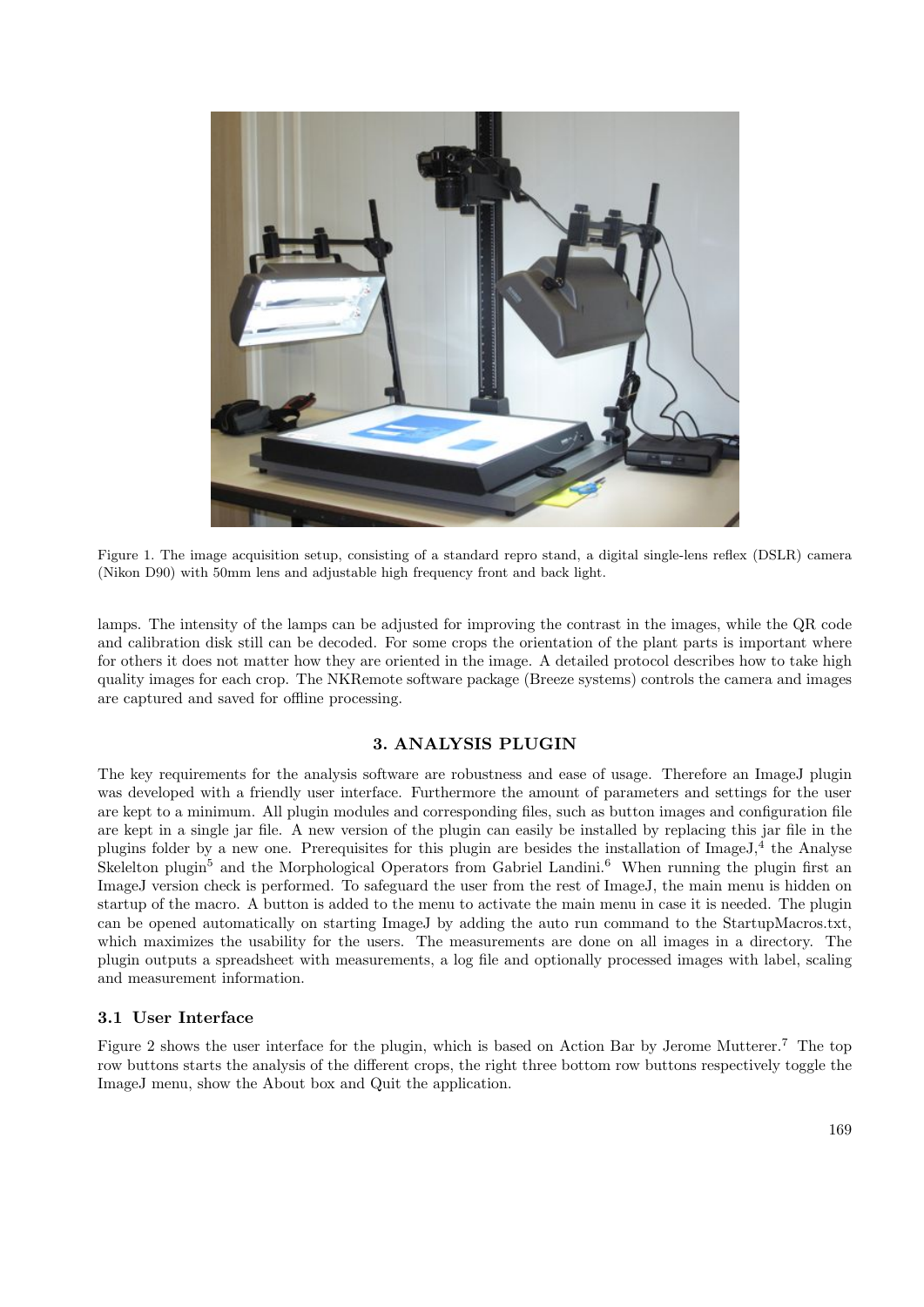

Figure 2. The main menu with buttons for all measurement modules.



Figure 3. Example result image of cotyledon analysis with on the right the blue area containing the calibration disk and QR code. For the cotyledon the red line plus the radius of the blue circles denotes the total length.

# 3.2 Calibration and labeling

Calibration is done using a calibration disc in a separate part of the image. A blue background makes it possible to extract this part from the main image for automatic processing of the calibration and identification code. Different calibration disks can be used, each coded with a number of holes, which indicates the disk diameter in units of 10 mm. Identifying the images using different filenames is cumbersome and error prone, therefore in-image coding is used to identify the images using a QR code label in the same blue part. It shows information about the variety, plot and other experimental data. For decoding the QR code the ZXing library<sup>8</sup> is adapted to ImageJ.

Figure 3 shows an example result image of cotyledon analysis with on the right the blue area containing the calibration disk and QR code. The measured disk size is drawn in yellow and the true size is displayed. On the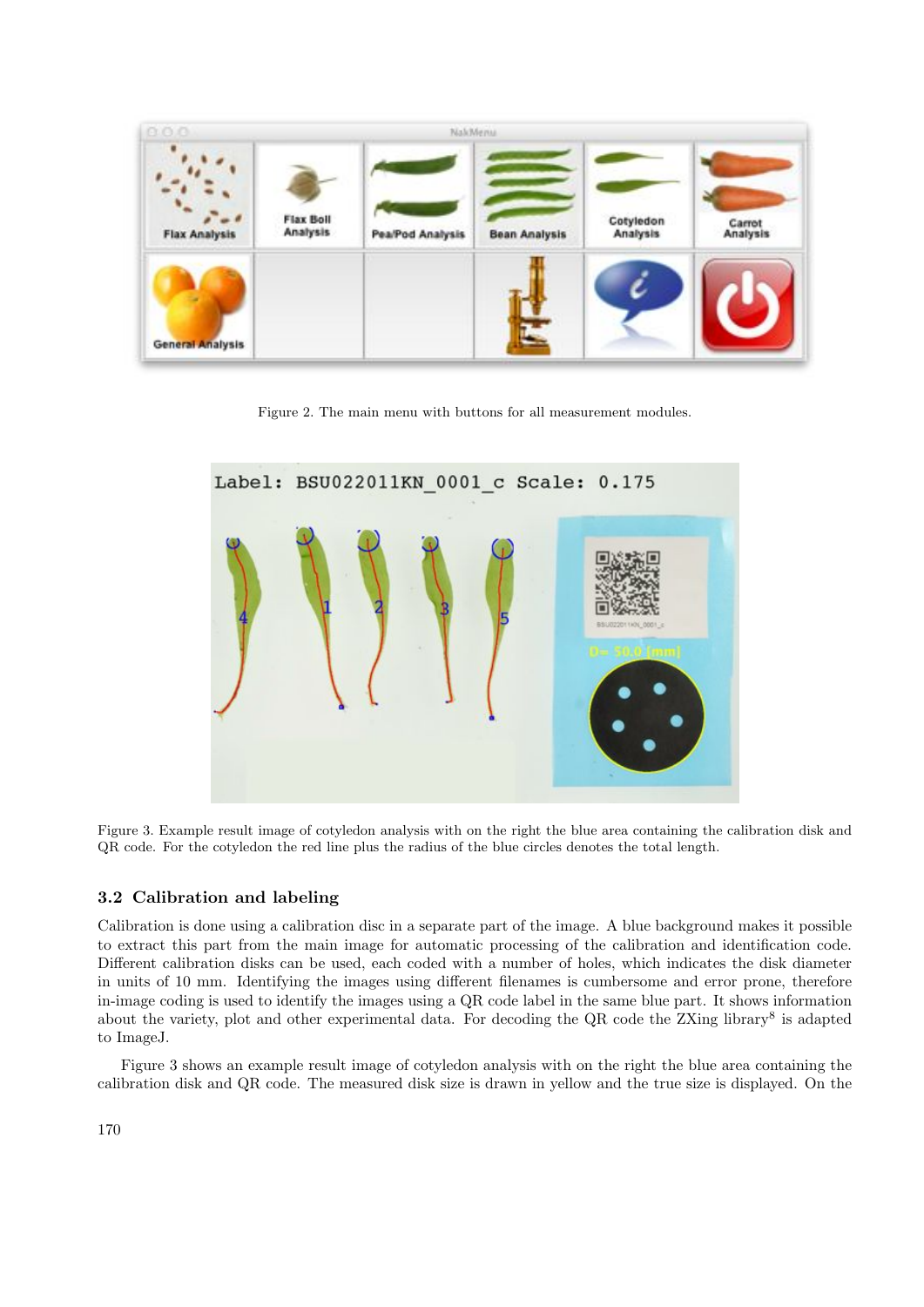

Figure 4. Example of flax boll analysis, left the original image, right the image overlays with the detected direction of the peduncle and the minimum enclosing rectangle of the boll.

top of the image the detected QR code and image scale is displayed.

# 4. CROP MEASUREMENT MODULES

Each measurement module is a separate plugin that measures the key features for each crop using different approaches.

# 4.1 Flax seeds

For flax seeds the most important UPOV features are the length and width. It was shown that the major an the minor axis of the fitting ellipse from the ImageJ measurements module has the best correlation with the real values. Since in all cases the length of the seed is longer than the width, the major axis corresponds to the length and the minor to the width of the seed.

# 4.2 Flax bolls

For flax bolls the measurements are more difficult, since the width (perpendicular on the peduncle) can be larger than the length. Furthermore small crown leaves often hamper determination of the width. Solution to these difficulties is to harvest the flax bolls with a small piece of the peduncle, which was used to detect the orientation of the boll. The crown leaves are removed using a binary opening. The length and width of the minimumenclosing rectangle determines the length and width of the flax boll. Figure 4 shows the original image and an overlay of the detected direction of the peduncle and the minimum-enclosing rectangle of the boll.

# 4.3 Pods of pea and beans

For pods of peas and beans, the main features are length, width and bending of the pod along with the size of the beak. They are measured based on skeletonization of the binary image. For the length of the pod, the length of the main skeleton is determined, using the longest shortest path algorithm<sup>9</sup> of the analyze skeleton plugin.<sup>5</sup> The bending is determined by the ratio of the width (minimum width) and diameter (maximum width) of the convex hull of the skeleton. A detailed description of the method can be found in Vooren et al. (1993).<sup>10</sup> Figure 5 shows some example results. Overlaid are the red line which denotes the length of the pod and the blue area which is the beak.

# 4.4 Sugar beet cotyledon

UPOV characteristics for sugar beet cotyledons are length, width and area. The length is similar to the bean analysis determined by the longest shortest path of the skeleton. Since the top of the leaf is round and smooth, the skeleton does not touch the contour of the object as with the beans. Therefore the length is extended with the value of the distance transform at the endpoints of the skeleton. Figure 3 shows some examples. The endpoint distance is visualized with a blue circle. The width is determined by the maximum value of the distance skeleton.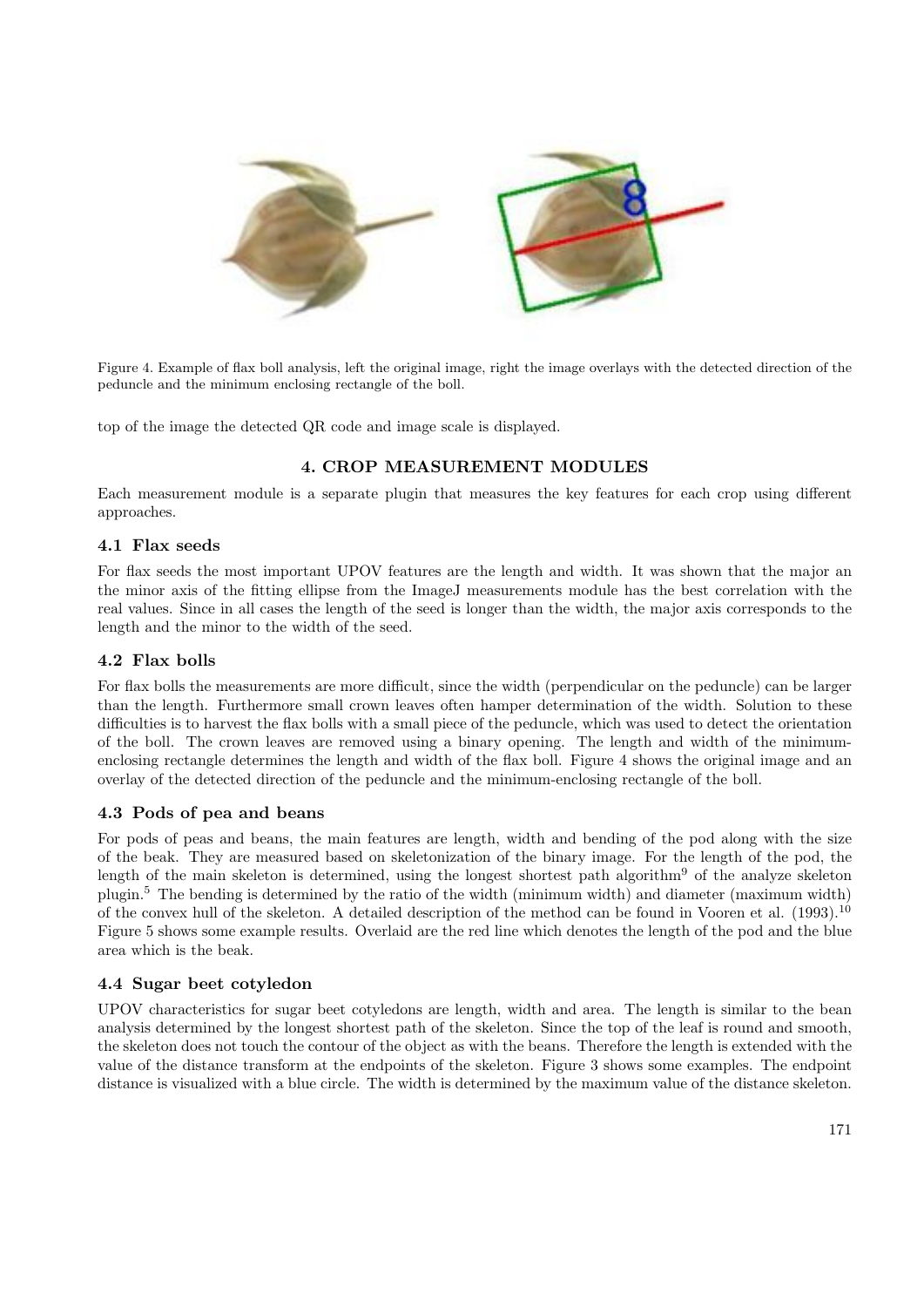

Figure 5. Example of results of bean analysis, the red line denotes the length of the pod, the blue area is the beak.



Figure 6. Example of results of carrot analysis, the blue line denotes the width distribution of the root, Between the green lines is the length, between the red lines the width of the shoulder.

# 4.5 Carrot root

The main characteristics for carrot roots are length, width, width of the crown, the size of the shoulder and a shape factor based on the inflection points of the outer contour. The width distribution is calculated by taking the width over the main axis of the root, resulting in a straight and symmetrical root model. The length of the root and the size of the shoulder is determined using the zero crossings of the first and second derivative of the width distribution. Figure 6 shows four examples. The blue lines denotes the width distribution of the root, between the green lines is the length, between the red lines the width of the shoulder.

# 4.6 General module

The general module embeds the ImageJ 'Analyze Particles' command which makes its possible to measure standard features. This module is also used to explore possibilities for crop features which are currently not yet implemented in the other modules.